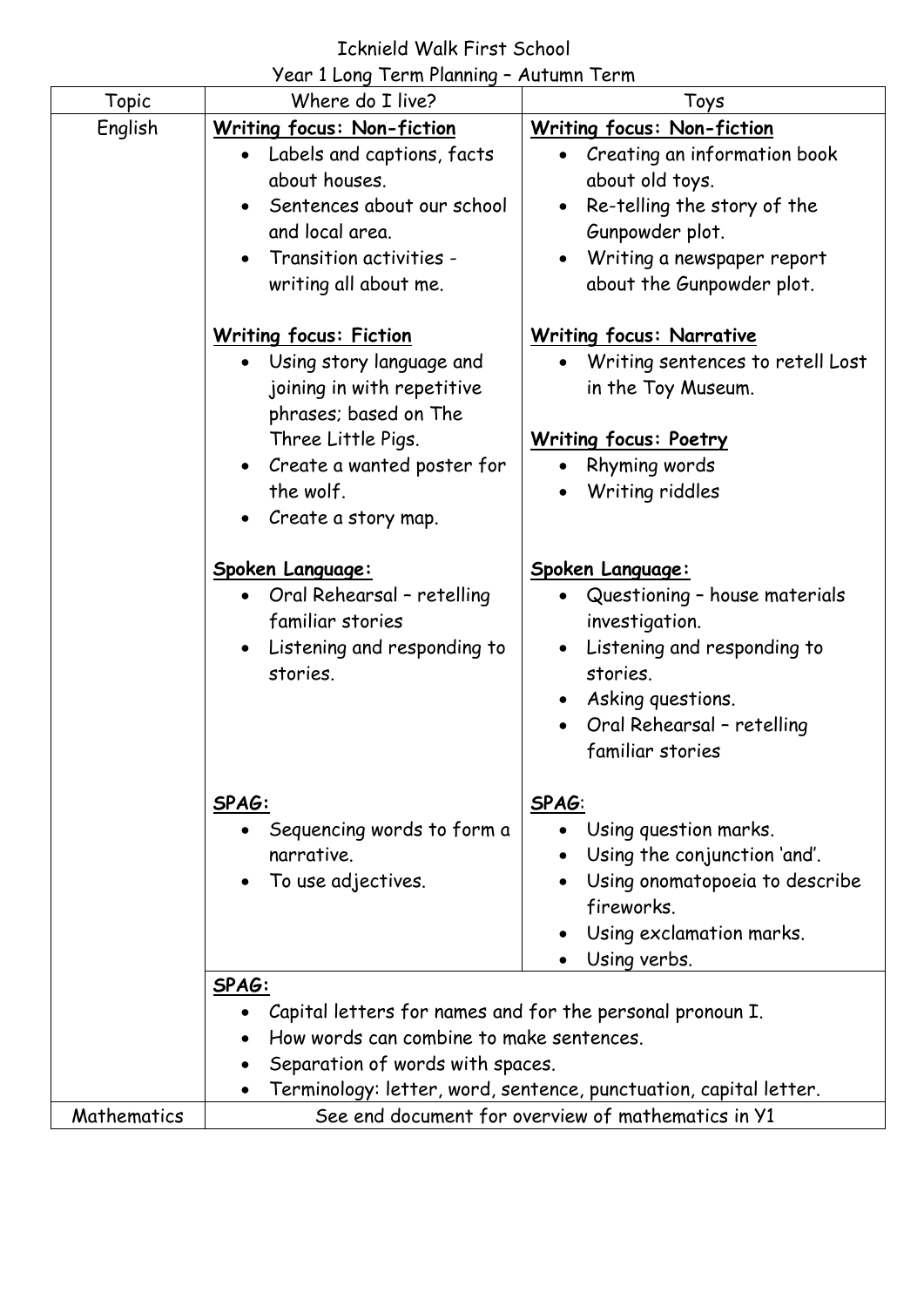| Science   | <b>Animals (including humans)</b>                                           |                                                                       |
|-----------|-----------------------------------------------------------------------------|-----------------------------------------------------------------------|
|           | Identify, name, draw and label the basic parts of the human body and        |                                                                       |
|           | say which part of the body is associated with each sense.                   |                                                                       |
|           | Investigation: To use pictograms to present evidence about eye<br>$\bullet$ |                                                                       |
|           | colour                                                                      |                                                                       |
|           |                                                                             |                                                                       |
|           | Investigating everyday materials                                            |                                                                       |
|           |                                                                             | Distinguish between an object and the material from which is it made. |
|           | Identify and name variety of everyday materials.<br>$\bullet$               |                                                                       |
|           | Describe the simple physical properties.<br>$\bullet$                       |                                                                       |
|           | $\bullet$                                                                   | Compare and group everyday materials on the basis of their everyday   |
|           | properties                                                                  |                                                                       |
|           | the house?                                                                  | Investigation: How does the type the material effect the strength of  |
|           |                                                                             | Perform simple tests and follows the teachers instructions.           |
|           | Uses simple equipment.<br>$\bullet$                                         |                                                                       |
|           |                                                                             | Gathers and records simple data to help in answering questions.       |
|           | $\bullet$                                                                   | Investigation: To test materials and find out if they float or sink.  |
|           |                                                                             |                                                                       |
|           | <b>Seasonal Changes</b>                                                     |                                                                       |
|           | Observing changes in nature throughout the year.                            |                                                                       |
| Computing | <b>Computing systems and networks</b>                                       | Creating Media - Digital Painting                                     |
|           | - Technology around us                                                      | During this unit, learners develop their                              |
|           | In this unit, learners will develop                                         | understanding of a range of tools used                                |
|           | their understanding of technology                                           | for digital painting. They then use                                   |
|           | and how it can help us. They will                                           | these tools to create their own digital                               |
|           | start to become familiar with the                                           | paintings, while gaining inspiration from                             |
|           | different components of a                                                   | a range of artists' work. The unit                                    |
|           | computer by developing their                                                | concludes with learners considering                                   |
|           | keyboard and mouse skills.                                                  | their preferences when painting with                                  |
|           | Learners will also consider how to                                          | and without the use of digital devices.                               |
|           | use technology responsibly.                                                 |                                                                       |
|           | Where do we Live?                                                           | <b>Guy Fawkes</b>                                                     |
| History   | Changes within living<br>$\bullet$                                          | Exploring why we celebrate                                            |
|           | memory.                                                                     | bonfire night.                                                        |
|           |                                                                             | <u>Toys</u>                                                           |
|           |                                                                             | Children look at and compare old                                      |
|           |                                                                             | and new toys and how they were                                        |
|           |                                                                             | used.                                                                 |
|           |                                                                             | Teddy timeline to show changes                                        |
|           |                                                                             | over time.                                                            |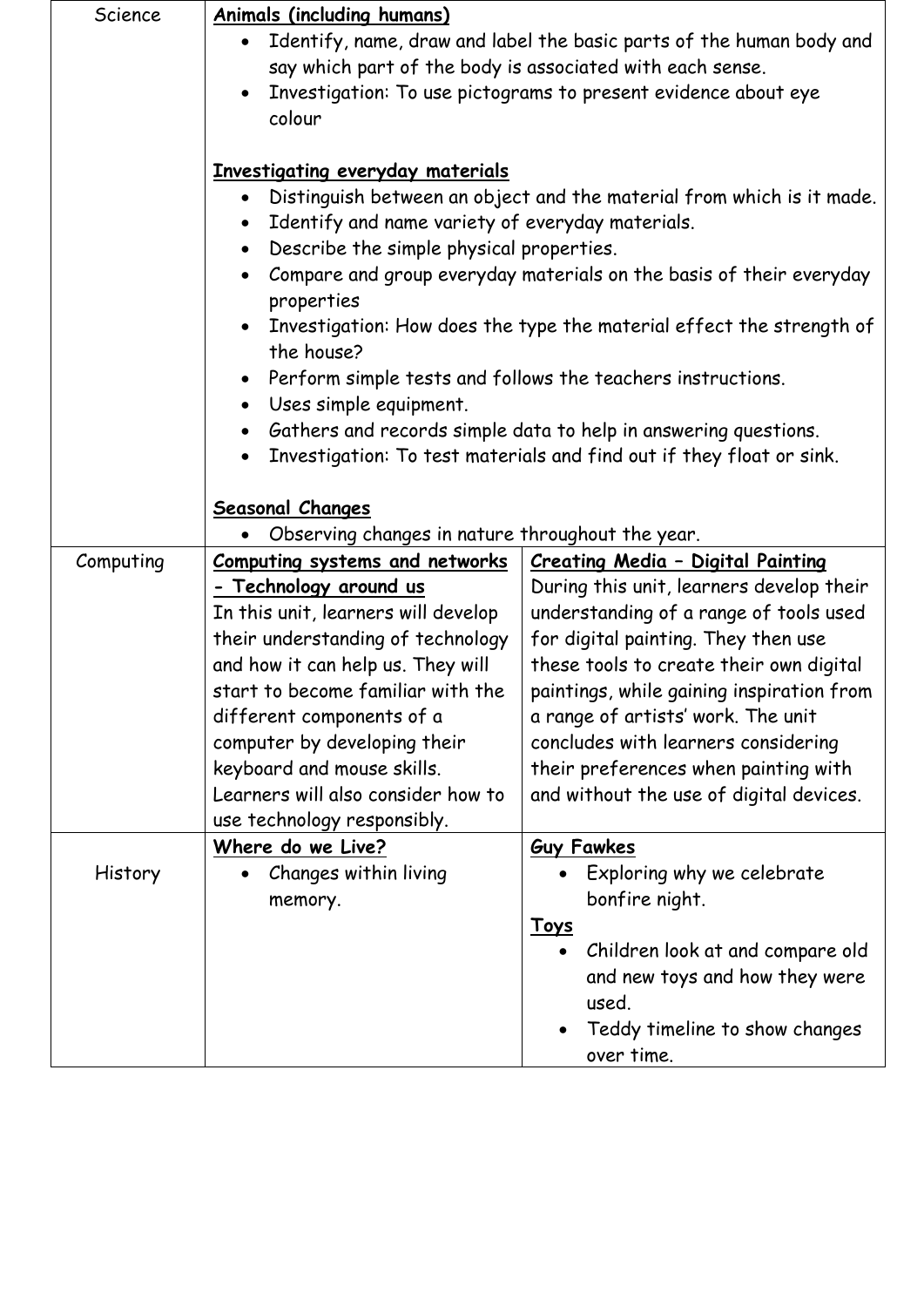| Geography      | Where Do We Live?                         | N/A this term |
|----------------|-------------------------------------------|---------------|
|                | Identifying the four<br>$\bullet$         |               |
|                | countries making up the U.K               |               |
|                | on a map.                                 |               |
|                | Investigating our school and<br>$\bullet$ |               |
|                | the surrounding area using                |               |
|                | aerial maps.                              |               |
|                | • Create a map of our                     |               |
|                | classroom.                                |               |
|                | Field work - Local area walk.             |               |
|                |                                           |               |
|                | <b>Comparing homes</b>                    |               |
|                | Using basic geographical<br>$\bullet$     |               |
|                | vocabulary to refer to key                |               |
|                |                                           |               |
|                | human features: including                 |               |
|                | city, town, village, house                |               |
|                | and shop.                                 |               |
|                |                                           |               |
|                |                                           |               |
|                |                                           |               |
| Art            | Painting and Drawing                      | N/A           |
|                | Observing our anatomy<br>$\bullet$        |               |
|                | (faces) to sketch self-                   |               |
|                | portraits.                                |               |
|                | Show more control over the<br>$\bullet$   |               |
|                | marks made.                               |               |
|                | Applying colour with ready                |               |
|                | mixed paint and pastels in                |               |
|                | order to paint a self-                    |               |
|                | portrait.                                 |               |
|                | Experiment with different<br>$\bullet$    |               |
|                | sizes and types of brushes                |               |
|                | to create different effects               |               |
|                |                                           |               |
|                | and techniques.                           |               |
|                | • Identify primary and                    |               |
|                | secondary colours by name,                |               |
|                | and learn to make                         |               |
|                | secondary colours.                        |               |
|                | Paint with creativity and<br>$\bullet$    |               |
|                | expression.                               |               |
| <b>D&amp;T</b> | <u>To design, make and evaluate a</u>     | N/A           |
|                | model playground                          |               |
|                | To evaluate existing<br>$\bullet$         |               |
|                | structures.                               |               |
|                | To explore different types                |               |
|                | of playground equipment                   |               |
|                | To build structures,                      |               |
|                | exploring how they can be                 |               |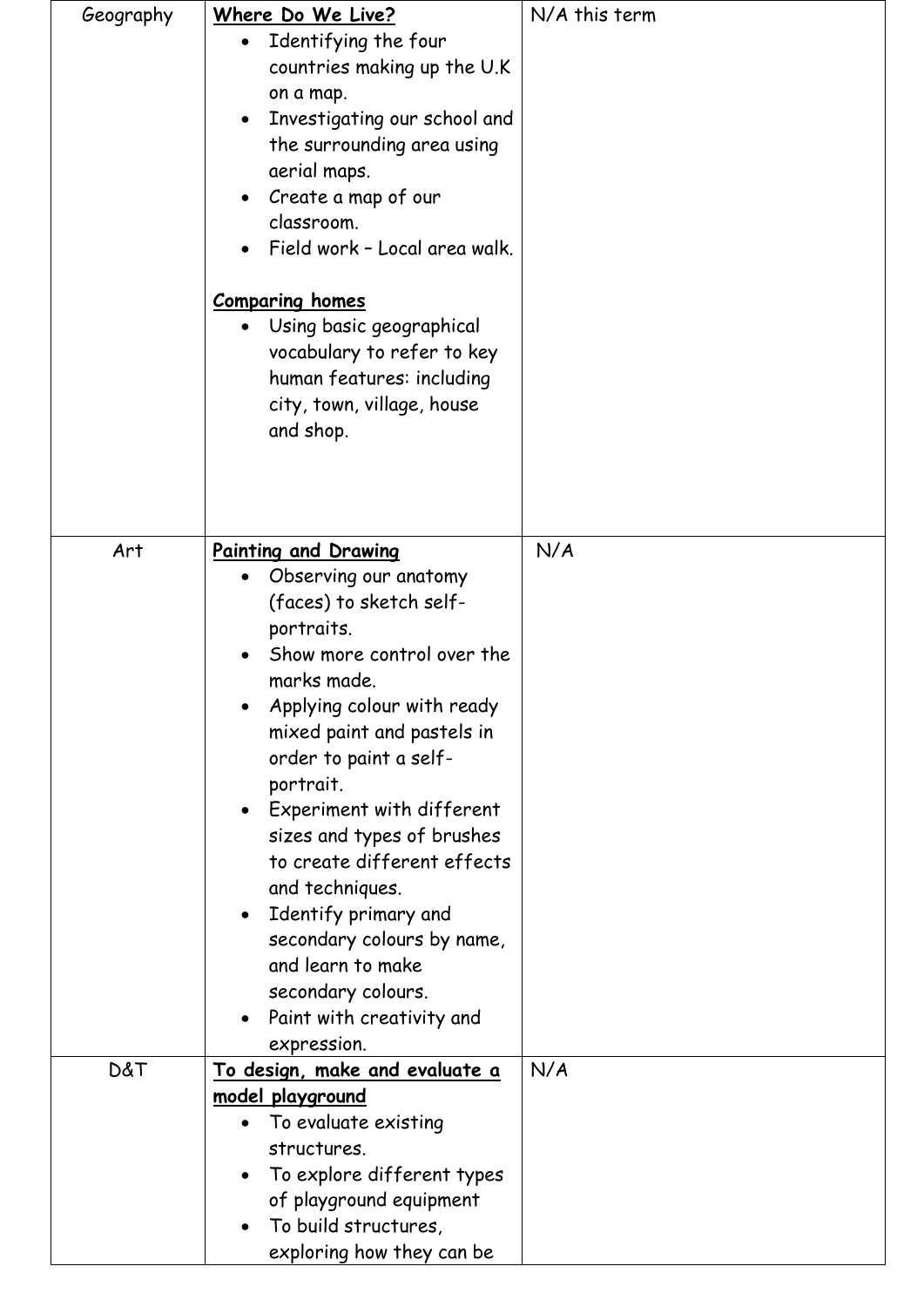| made stiffer, stronger and                                                                                                                                                                                                                                                                                                                 |
|--------------------------------------------------------------------------------------------------------------------------------------------------------------------------------------------------------------------------------------------------------------------------------------------------------------------------------------------|
| more stable.<br>• To select from and use a<br>wide range of materials and<br>components, including<br>construction materials.<br>• Construct using cardboard<br>boxes, paint and card to<br>create a model playground.<br>• To use a range of equipment<br>and tools to perform<br>practical tasks such as<br>cutting shaping, joining and |
| finishing.                                                                                                                                                                                                                                                                                                                                 |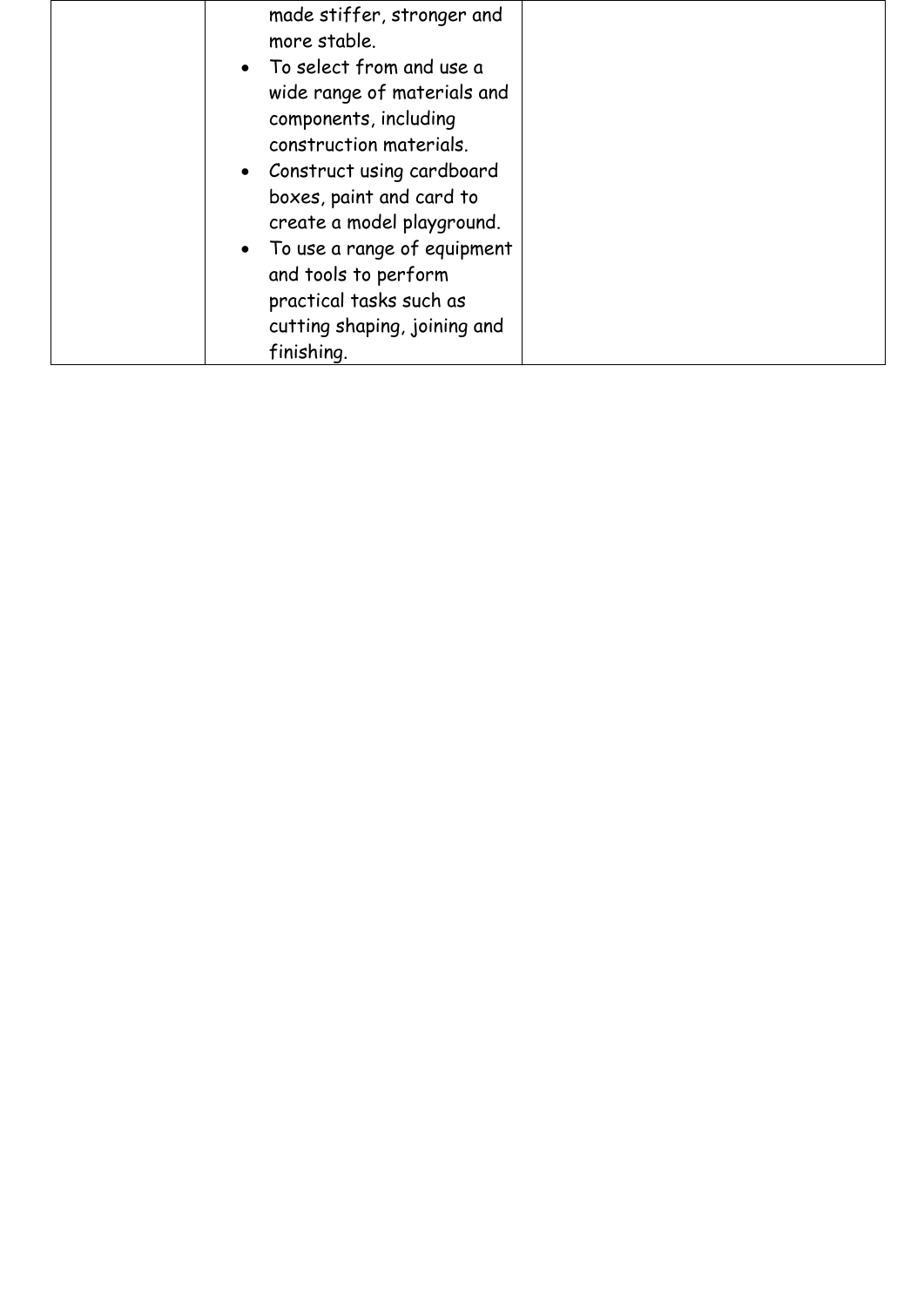| PE          | <b>Gymnastics</b>                                                                                                                                                                                                                                                                                                    | Dance                                                                                                                                                                                                                                                                   |
|-------------|----------------------------------------------------------------------------------------------------------------------------------------------------------------------------------------------------------------------------------------------------------------------------------------------------------------------|-------------------------------------------------------------------------------------------------------------------------------------------------------------------------------------------------------------------------------------------------------------------------|
|             | Choose two ways of<br>travelling, e.g. walking<br>backwards safely and a roll.<br>Link these two to make a<br>short movement phrase<br>which you can remember<br>and perform on the floor.<br>Make sure you know where<br>$\bullet$<br>you start and finish and<br>what shapes you will make<br>to start and finish. | Create, perform and share<br>short dances based on the<br>traditional story 'Peter and the<br>Wolf'<br>Create dances using a range of<br>shapes, actions and dynamics<br>and clear starting and finishing<br>positions.<br>Outdoor games<br>Tag rugby - getting used to |
|             | <u> Games - Large ball skills</u><br>Sending and receiving<br>Creating space<br>Spatial awareness<br>$\bullet$<br>Individual work and small<br>groups<br>3v1 games - small sided<br>games.                                                                                                                           | putting on belts and tags and<br>tagging each other.<br>Playing tag games.                                                                                                                                                                                              |
| <b>RE</b>   | Human Responsibilities and                                                                                                                                                                                                                                                                                           | <b>Beliefs and Practices</b>                                                                                                                                                                                                                                            |
|             | Value<br>Thankful for our Natural<br>World                                                                                                                                                                                                                                                                           | Hanukkah<br>Advent<br>Nativity Story                                                                                                                                                                                                                                    |
|             | <b>Beliefs and Practices</b><br>Harvest<br>Sources of Wisdom<br><b>Creation Story</b>                                                                                                                                                                                                                                | <b>Symbols and Actions</b><br>Symbol of Light                                                                                                                                                                                                                           |
|             | Prayer, Worship and Reflection                                                                                                                                                                                                                                                                                       |                                                                                                                                                                                                                                                                         |
|             | Giving thanks through<br>prayer                                                                                                                                                                                                                                                                                      |                                                                                                                                                                                                                                                                         |
|             | <b>Symbols and Actions</b>                                                                                                                                                                                                                                                                                           |                                                                                                                                                                                                                                                                         |
|             | To explore Sukkot.                                                                                                                                                                                                                                                                                                   |                                                                                                                                                                                                                                                                         |
| <b>PSHE</b> | <b>Families and Friendships</b><br>in our lives.                                                                                                                                                                                                                                                                     | Roles of different people; families; feeling cared for; special people                                                                                                                                                                                                  |
|             | <b>Safe Relationships</b><br>new year group; feeling safe.                                                                                                                                                                                                                                                           | Recognising privacy; staying safe; seeking permission; transition to                                                                                                                                                                                                    |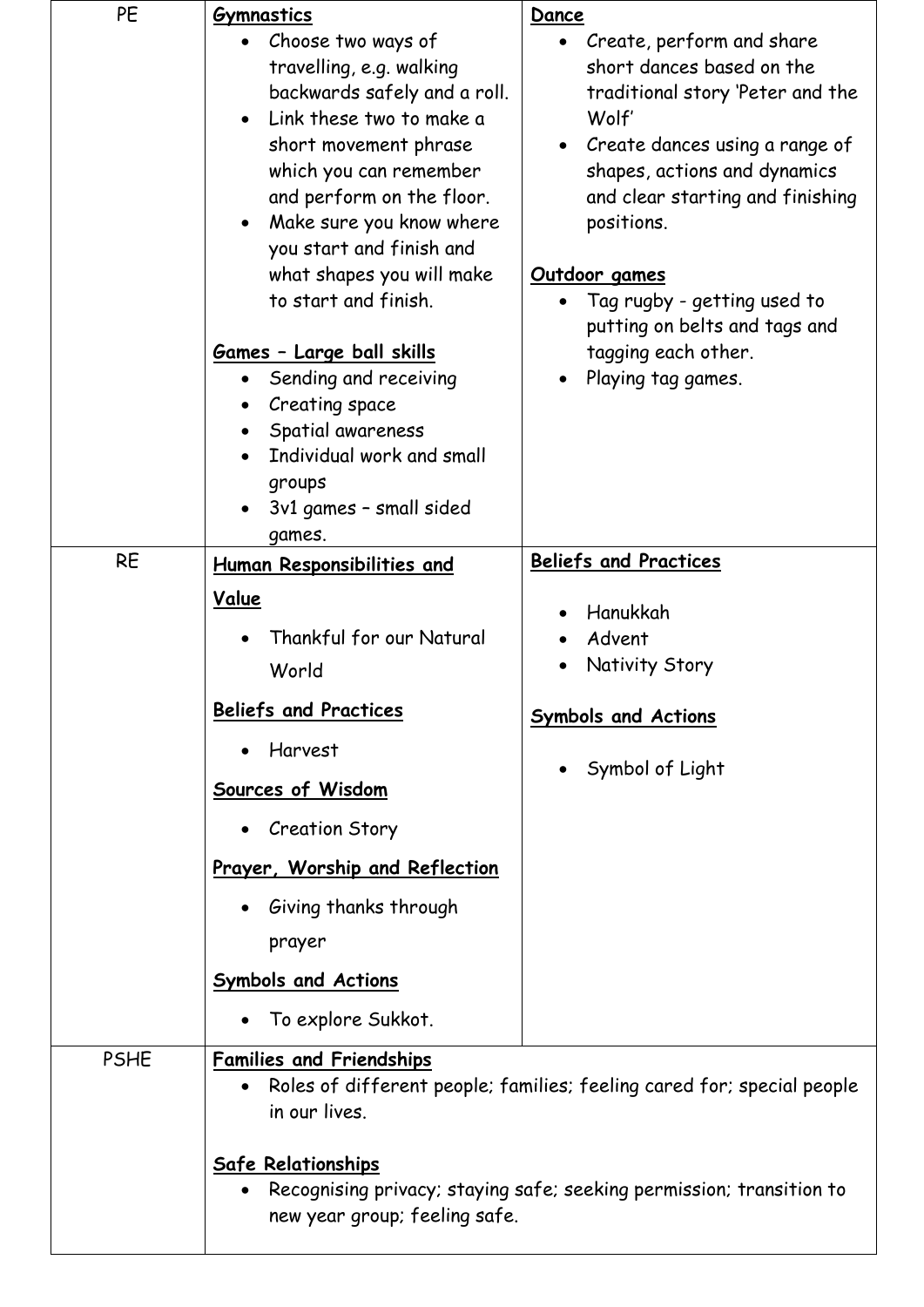|           | Respecting ourselves and others                                   |                                 |
|-----------|-------------------------------------------------------------------|---------------------------------|
|           | • How behaviour affects others; being polite and respectful; to   |                                 |
|           | recognise how we feel; sharing our own feelings and understanding |                                 |
|           | feelings of others.                                               |                                 |
| Music     | <b>Sounds Interesting</b>                                         | Performance                     |
|           | • Ourselves-Exploring Sounds                                      | • Christmas production          |
|           | Number - Beat                                                     | preparation                     |
| Trips     | Walk around local area.                                           |                                 |
|           | Carol concert at church.                                          |                                 |
| Role Play | <b>Houses</b>                                                     | Toy hospital (courtyard)        |
|           |                                                                   | Santa's workshop                |
|           |                                                                   | Toy Museum                      |
| Events    |                                                                   | Theatre group - The Magical Toy |
|           |                                                                   | Museum                          |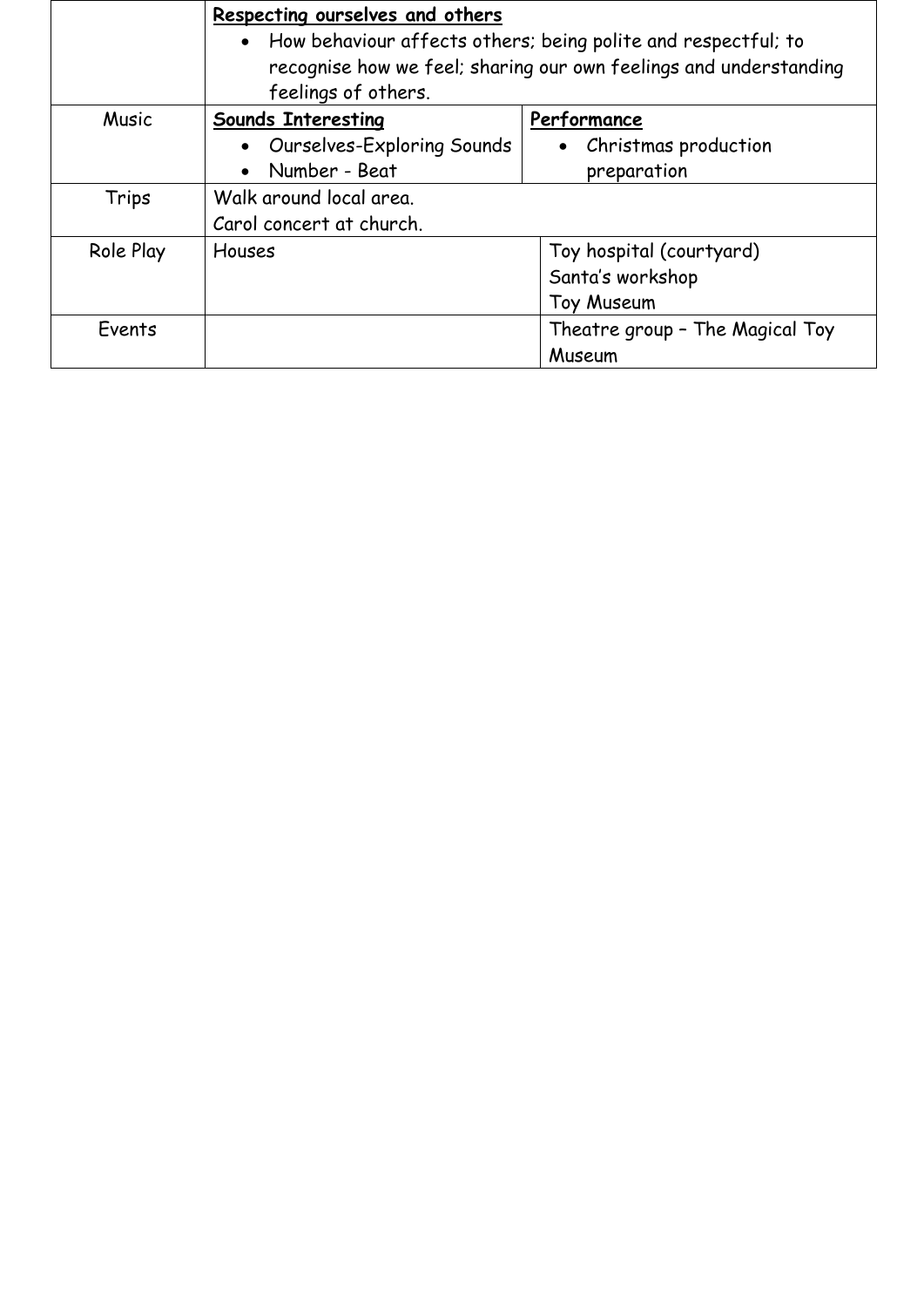# Icknield Walk First School

|             | Year 1 Long Term Planning - Spring Term                                                                                                                                                                                                                                                                                                                                                                                                                                              |                                                                                                                                                              |
|-------------|--------------------------------------------------------------------------------------------------------------------------------------------------------------------------------------------------------------------------------------------------------------------------------------------------------------------------------------------------------------------------------------------------------------------------------------------------------------------------------------|--------------------------------------------------------------------------------------------------------------------------------------------------------------|
| Topic       | Super Heroes                                                                                                                                                                                                                                                                                                                                                                                                                                                                         | Nature, nature everywhere!                                                                                                                                   |
| English     | <b>Writing focus (Narrative):</b><br>Making a Superhero comic strip<br>about Traction Man.                                                                                                                                                                                                                                                                                                                                                                                           | <b>Writing focus (Narrative):</b><br>Diary writing based on Percy<br>$\bullet$<br>the Park Keeper.<br>Create a story map to retell<br>Percy the Park Keeper. |
|             | <u>Writing and speaking focus (Non-</u><br>fiction):<br>Using sequencing language<br>based on making and writing<br>instructions for a 'super<br>smoothie'.                                                                                                                                                                                                                                                                                                                          | <u>Writing and speaking focus (Non-</u><br>fiction):<br>Orally rehearsing and<br>presenting reports based on<br>animals.                                     |
|             | Spoken Language:<br>Listening and Responding -<br>$\bullet$<br>conjunctions and adverbs.<br>Vocabulary - sequencing<br>language.<br>Using hot seating based on<br>Traction man.                                                                                                                                                                                                                                                                                                      | <u> Spoken Language:</u><br>Questioning - animal sorting<br>$\bullet$<br>Oral Rehearsal/Presenting<br>$\bullet$<br>Hot seating and freeze<br>frames.         |
|             | SPAG:<br>Using onomatopoeia,<br>exclamation marks and speech<br>bubbles.<br>Continue to develop the use of<br>conjunctions.<br>Using adjectives.                                                                                                                                                                                                                                                                                                                                     | SPAG:<br>Sequencing sentences to<br>form short narrative.<br>Introduction to question<br>$\bullet$<br>marks and exclamation marks<br>to demarcate sentences. |
| Mathematics | See end document for overview of mathematics in Y1                                                                                                                                                                                                                                                                                                                                                                                                                                   |                                                                                                                                                              |
| Science     | Parts of plants<br>Using our senses to investigate fruit and vegetables<br>Identify and name a variety of common wild and garden plants,<br>$\bullet$<br>including deciduous and evergreen trees<br>flowering plants, including trees<br>Investigation: To identify the part of the plant we eat<br>• Observing fruit and vegetables closely<br>Gathers and records simple data to help answer a question<br>$\bullet$<br>Observing the growth of a sunflower over time<br>$\bullet$ | Identify and describe the basic structure of a variety of common                                                                                             |
|             | Seasonal changes<br>Observing changes in nature across the four seasons<br>how day length varies                                                                                                                                                                                                                                                                                                                                                                                     | Observe and describe weather associated with the four seasons and                                                                                            |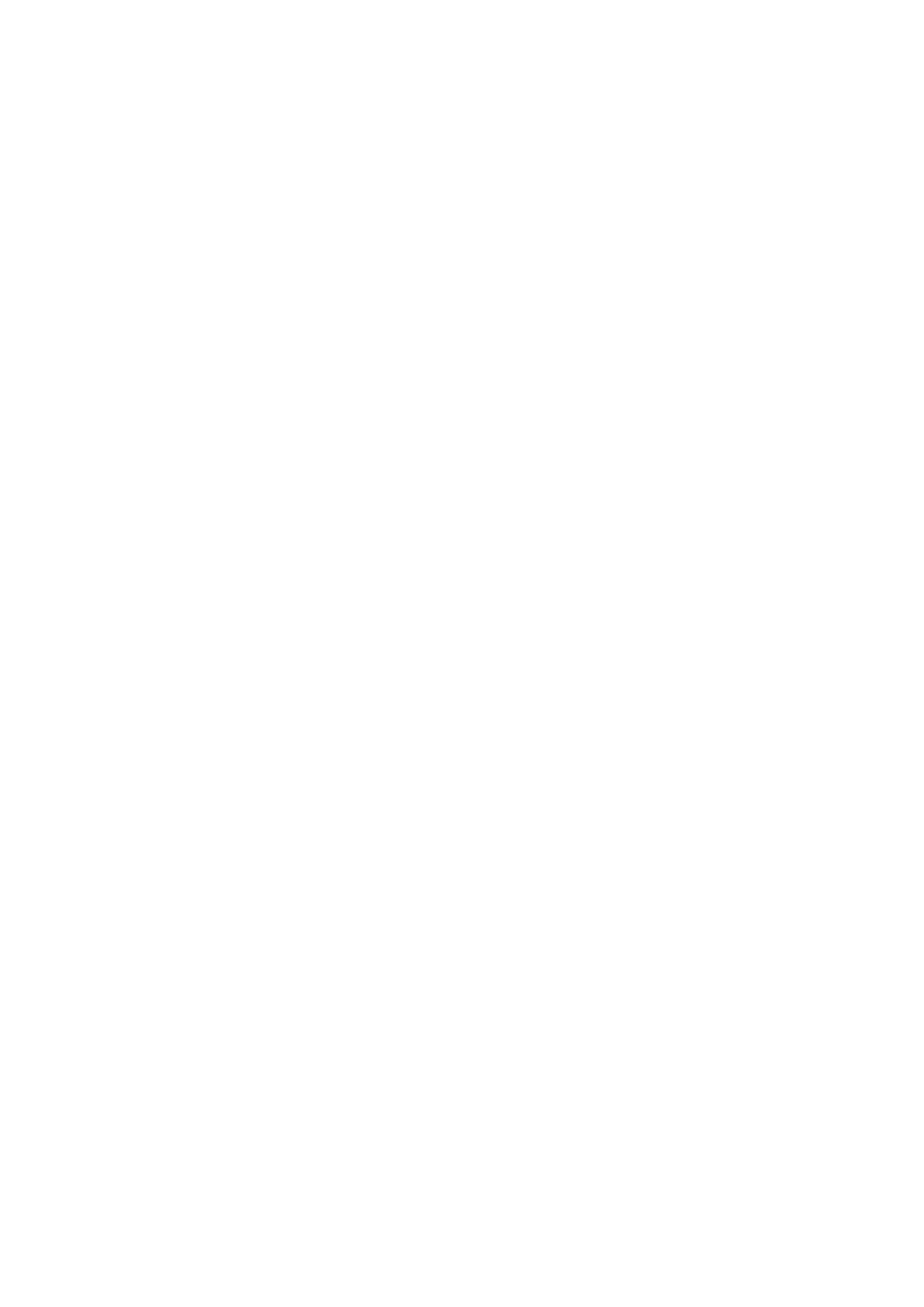| Computing | Creating Media - Digital writing                                        | <b>Grouping data</b>                             |
|-----------|-------------------------------------------------------------------------|--------------------------------------------------|
|           | During this unit, learners will develop                                 | This unit introduces pupils to data              |
|           | their understanding of the various                                      | and information. Labelling, grouping,            |
|           | aspects of using a computer to create                                   | and searching are important                      |
|           | and manipulate text. Learners will                                      | aspects of data and information.                 |
|           | become more familiar with using a                                       | Searching is a common operation in               |
|           | keyboard and mouse to enter and                                         | many applications, and requires an               |
|           | remove text. Learners will also                                         | understanding that to search data,               |
|           | consider how to change the look of                                      | it must have labels. This unit of                |
|           |                                                                         |                                                  |
|           | their text, and will be able to justify                                 | work focuses on assigning data                   |
|           | their reasoning in making these                                         | (images) with different labels in                |
|           | changes. Finally, learners will consider                                | order to demonstrate how                         |
|           | the differences between using a<br>computer to create text, and writing | computers are able to group and<br>present data. |
|           |                                                                         | Pupils will begin by using labels to             |
|           | text on paper. They will be able to                                     |                                                  |
|           | explain which method they prefer and                                    | put objects into groups, and                     |
|           | explain their reasoning for choosing<br>this.                           | labelling these groups. They will                |
|           |                                                                         | demonstrate that they can count a                |
|           |                                                                         | small number of objects, before                  |
|           |                                                                         | and after the objects are grouped.               |
|           |                                                                         | Pupils will then begin to                        |
|           |                                                                         | demonstrate their ability to sort                |
|           |                                                                         | objects into different groups,                   |
|           |                                                                         | based on the properties they                     |
|           |                                                                         | choose. Finally, pupils will use their           |
|           |                                                                         | ability to sort objects into                     |
|           |                                                                         | different groups to answer                       |
|           |                                                                         | questions about data.                            |
| History   | Superheroes                                                             | N/A this term                                    |
|           | The lives of significant                                                |                                                  |
|           | individuals in the past and                                             |                                                  |
|           | compare life in different                                               |                                                  |
|           | periods.                                                                |                                                  |
|           | • Explore superheroes in our                                            |                                                  |
|           | everyday lives (our heroes, real                                        |                                                  |
|           | life superheroes, Queen                                                 |                                                  |
|           | Elizabeth 2 and her work during                                         |                                                  |
|           | WW2).                                                                   |                                                  |
| Geography | N/A this term                                                           | Nature, Nature Everywhere!                       |
|           |                                                                         | Identifying the seasonal                         |
|           |                                                                         | weather patterns within the                      |
|           |                                                                         | United Kingdom.                                  |
|           |                                                                         | Fieldwork - Designing and                        |
|           |                                                                         | creating a Year 1 garden area                    |
|           |                                                                         | and looking after it.                            |
|           |                                                                         | Fieldwork - Observing the                        |
|           |                                                                         | seasons throughout the year.                     |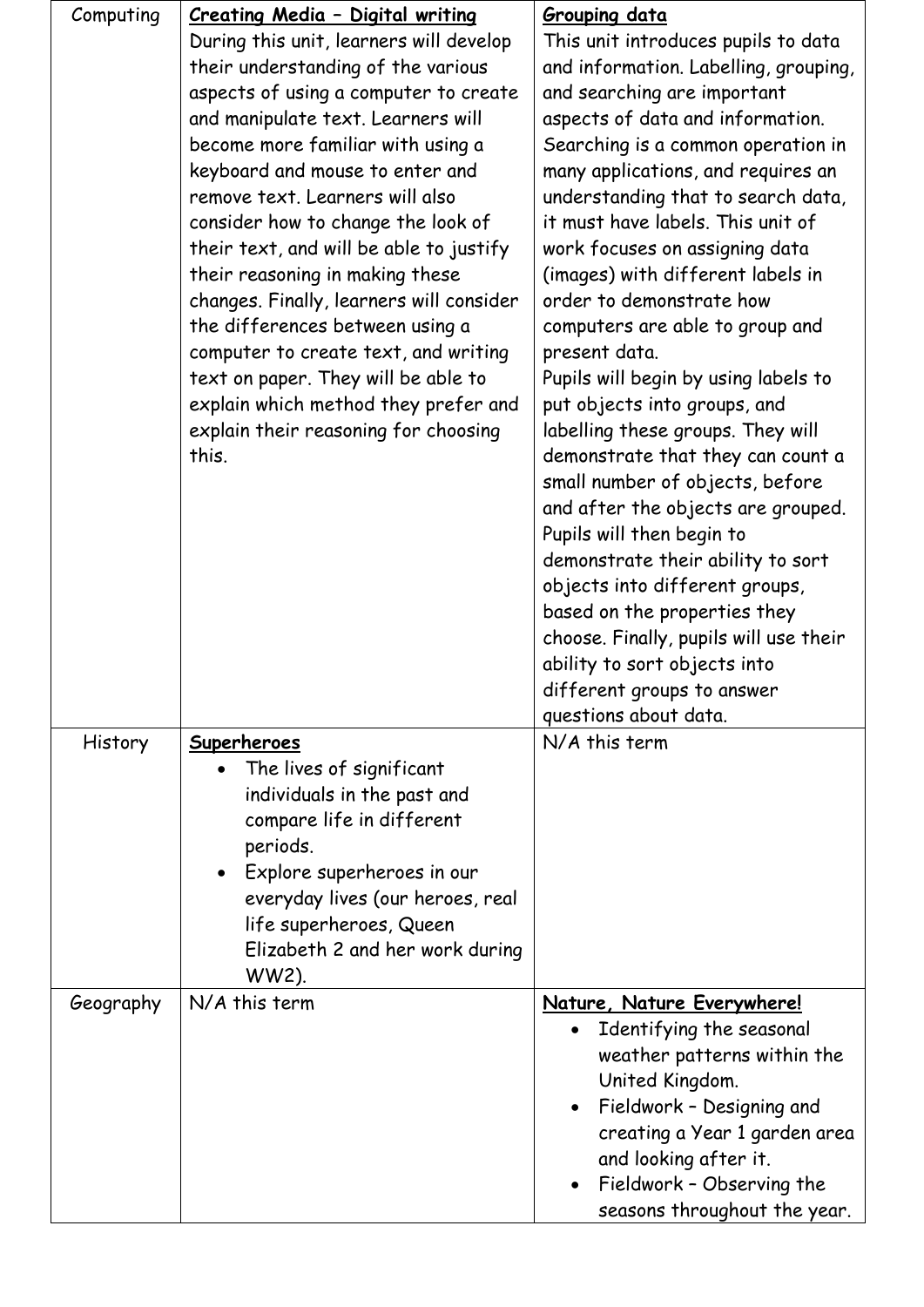| Art            | <u>Famous artists and Drawing</u>                                                                                                                                                                                                                                                                                                                                                                                                         | Drawing                                                                                                                                                                                                                                                                                                                                                                                                                                                               |
|----------------|-------------------------------------------------------------------------------------------------------------------------------------------------------------------------------------------------------------------------------------------------------------------------------------------------------------------------------------------------------------------------------------------------------------------------------------------|-----------------------------------------------------------------------------------------------------------------------------------------------------------------------------------------------------------------------------------------------------------------------------------------------------------------------------------------------------------------------------------------------------------------------------------------------------------------------|
|                | Explore the work of Andy<br>$\bullet$<br>Warhol.<br>Make links to famous artists<br>and their own work.<br>Extending use of variety of<br>$\bullet$<br>different drawing tools such as<br>pencil, oil pastels and IT<br>software to create a repeating<br>image of the Queen.                                                                                                                                                             | Observational sketching of<br>fruit and vegetables.<br>Experiment with a variety of<br>media (chalk, pencils,<br>charcoal and crayons).<br>Begin to investigate tone and<br>shade by drawing<br>lighter/darker marks.<br>Draw on different surfaces<br>with a range of media.<br>Name, match and draw lines<br>and shapes from observations<br>Investigate textures by<br>naming, describing, rubbing<br>and copying.                                                 |
| <b>D&amp;T</b> | <u>To design, make and evaluate a</u><br><u>vehicle for a superhero</u><br>Explore and use mechanisms in<br>products.<br>To evaluate existing products<br>$\bullet$<br>with wheels and axels.<br>Talk about and start to<br>understand the simple working<br>characteristics of materials and<br>components.<br>To use a range of equipment and<br>tools to perform practical tasks<br>such as cutting shaping, joining<br>and finishing. | <u>To design, make and evaluate a</u><br>fruit salad<br>With support, follow a simple<br>plan.<br>To be able to cut and<br>measure ingredients.<br>Begin to select from a range<br>of hand tools and equipment.<br>Learn to use kitchen<br>equipment and hand tools<br>safely and hygienically.<br>To know that food comes<br>from plants or animals.<br>To know that it is important<br>to eat at least five portions<br>of fruit and vegetables and<br>explain why. |
| PE             | <b><i>Gymnastics</i></b><br>Choose three 'like' actions, e.g.<br>$\bullet$<br>three different jumps, three<br>rolls, or three ways of taking<br>your weight on your hands and<br>link these actions to make a<br>short movement phrase on the<br>floor and apparatus.<br>To remember and repeat your<br>movement phrase.<br>Multi-skills<br>To practise agility, balance and<br>coordination skills.                                      | Multi-skills<br>To practise agility, balance<br>$\bullet$<br>and coordination skills.<br>Tennis games - Sports<br>Partnership Professional<br>Coach.<br>Outdoor games<br>Football (dribbling skills,<br>kicking and controlling the<br>ball and movement).<br>Small team games                                                                                                                                                                                        |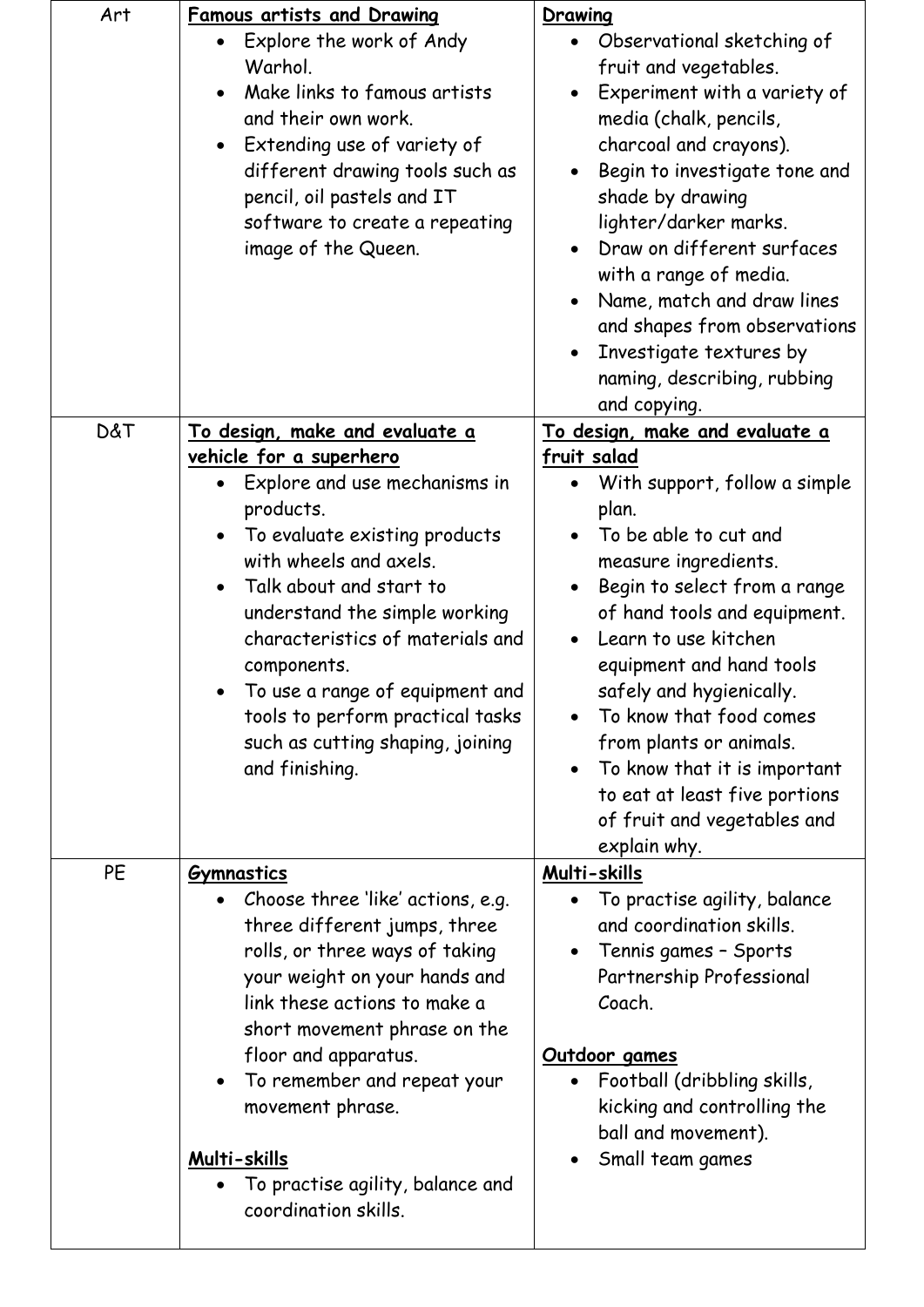| <b>RE</b>   | <b>Identity and Belonging</b>                                           | <b>Beliefs and Practises</b>      |
|-------------|-------------------------------------------------------------------------|-----------------------------------|
|             | Belonging to a family, group,                                           | • Stories of Jesus' life -        |
|             | religious group, club etc.                                              | Feeding the 5000.                 |
|             |                                                                         | Mothers Day                       |
|             | <b>Beliefs and Practices</b>                                            |                                   |
|             | $\bullet$ Lent                                                          | <b>Symbols and Actions</b>        |
|             |                                                                         | • Symbols of Easter.              |
|             |                                                                         | <b>Ultimate Questions</b>         |
|             |                                                                         | What is important to you?         |
|             |                                                                         | Why does Easter matter to         |
|             |                                                                         | Christians?                       |
| <b>PSHE</b> | Belonging to a Community                                                |                                   |
|             | What rules are; caring for others' needs; looking after the environment |                                   |
|             |                                                                         |                                   |
|             | Media Literacy and Digital Resilience                                   |                                   |
|             | Using the internet and digital devices; communicating online            |                                   |
|             |                                                                         |                                   |
|             | Money and Work                                                          |                                   |
|             | Strengths and interests; jobs in the community                          |                                   |
| Music       | <b>Machines - Beat</b>                                                  | <b>Animals</b> - Pitch            |
|             | <b>Seasons</b> - Pitch                                                  | <b>Weather</b> - Exploring sounds |
| Trips       |                                                                         |                                   |
| Role Play   | Superhero den                                                           | Vets (courtyard)                  |
|             |                                                                         | Animal hut                        |
|             |                                                                         | Garden Centre                     |
| Events      |                                                                         | Nature trail                      |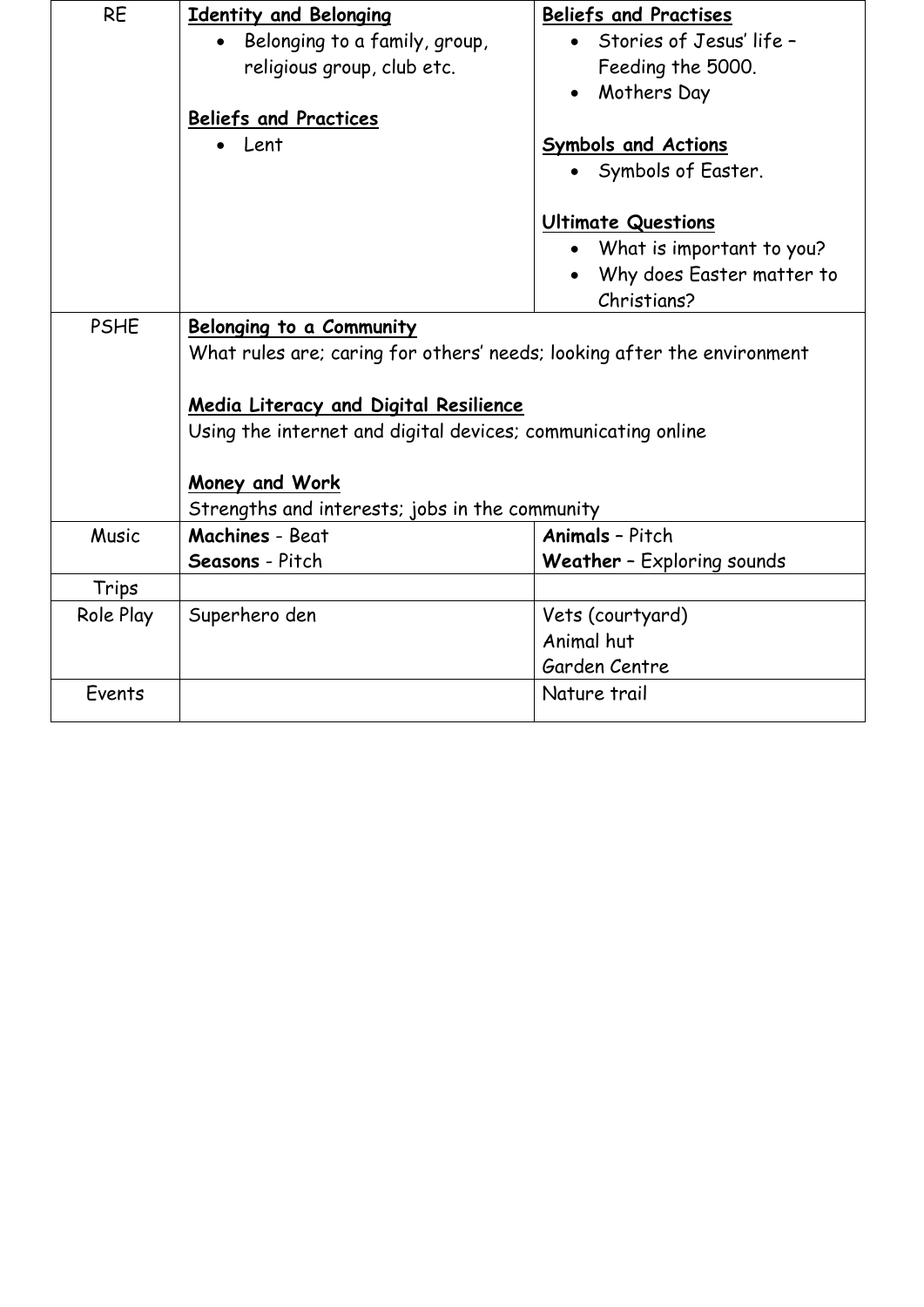# Icknield Walk First School

## Year 1 Long Term Planning – Summer Term

|               | $7$ can $\pm$ Lung T chin rainming                                                                                                                                                      | "                                                                                                                      |
|---------------|-----------------------------------------------------------------------------------------------------------------------------------------------------------------------------------------|------------------------------------------------------------------------------------------------------------------------|
| <b>Topics</b> | <b>Buckets and Spades</b>                                                                                                                                                               | <b>Buckets and Spades</b>                                                                                              |
| English       | <b>Writing focus (Fiction):</b><br>Re-telling The Lighthouse<br>Keeper's Lunch.<br>Design a disgusting sandwich.<br>Letter writing - Thank you<br>$\bullet$<br>letter to Grace Darling. | <b>Writing focus (Fiction):</b><br>Writing a postcard about a<br>seaside trip in the past.                             |
|               | <u>Writing focus (Non-Fiction):</u><br>Writing a report about a sea<br>creature.<br>Write sentences about<br>lighthouses.                                                               | <u>Writing focus (Non-Fiction):</u><br>Writing a recount about the<br>school trip.                                     |
|               | <b>Writing focus (Poetry):</b><br>• Seaside Poems<br><b>Rhyming Words</b>                                                                                                               | <b>Writing and speaking focus</b><br>(Poetry):<br>• Reciting and performing<br>poetry based on rough sea,<br>calm sea. |
|               | Spoken Language:<br>• Vocabulary - Comparative<br>language about the seaside<br>from the past and present.<br>Questioning<br>Role play<br>Acting out the story of<br>Grace Darling.     | Spoken Language:<br>• Oral rehearsal/presenting -<br>reciting poems                                                    |
|               | SPAG:<br>Writing for a range of<br>purposes and using a variety<br>of conjunctions.<br>Use adjectives<br>Use suffixes - er and est.                                                     | SPAG:<br>Writing for a range of purposes and<br>using a variety of conjunctions.                                       |
| Mathematics   |                                                                                                                                                                                         | See end document for overview of mathematics in Y1                                                                     |
| Science       | Seasonal changes<br>whether this is what is expected for the time of the year                                                                                                           | <b>Investigation</b> - To investigate how much rain falls in a week and                                                |
|               | <b>Animals including humans</b><br>Observation of a real life fish<br>Describe and compare the structure of a variety of common<br>pets)                                                | animals, fish, amphibians, reptiles, birds and mammals (including                                                      |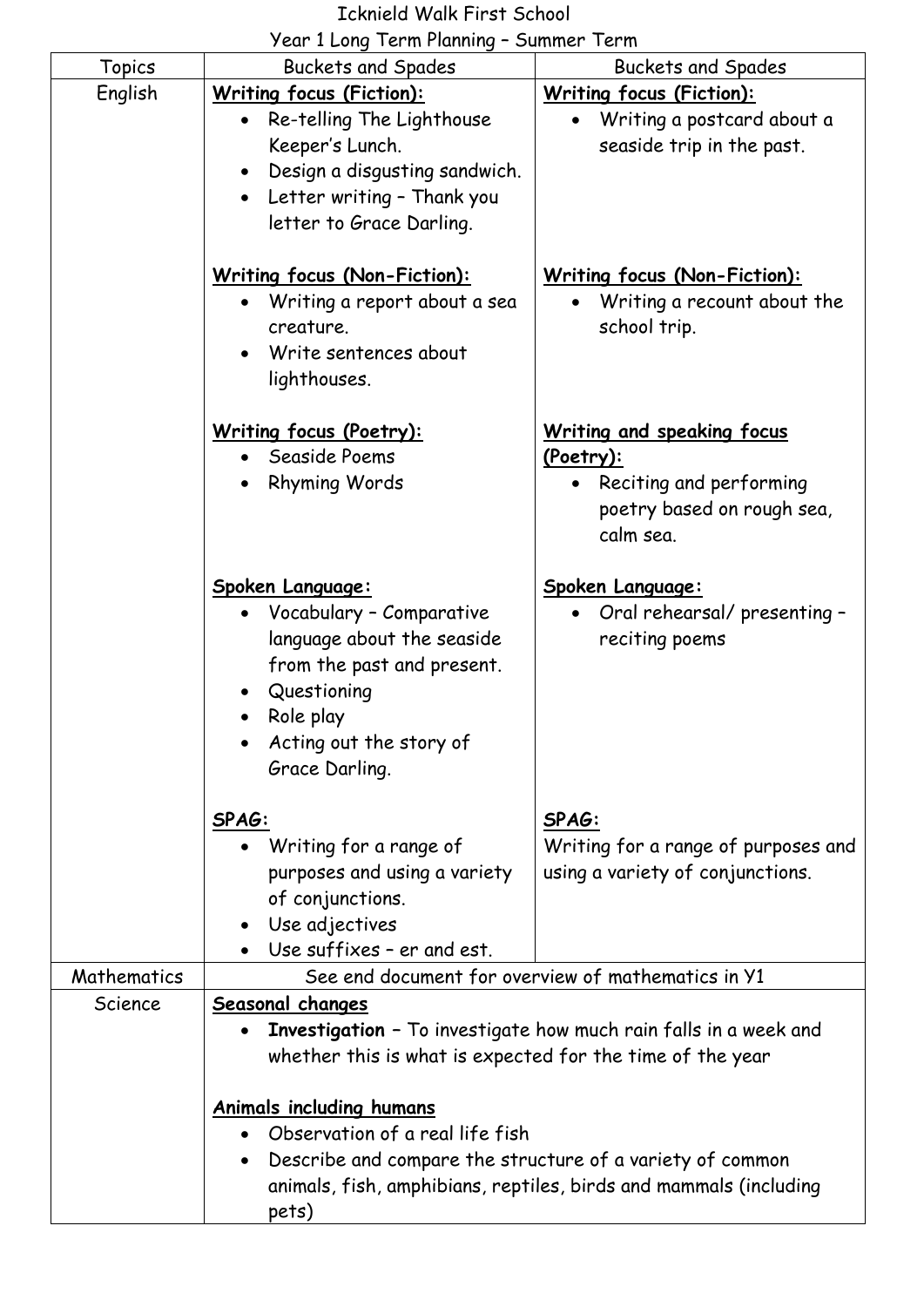|                | Identify and name a variety of common animals that are carnivores,<br>$\bullet$<br>herbivores and omnivores                                                                                                                                                                                                                                                                                                                                                                                                                                                                                                                                                                                                                                                                                                                                                                                                                                                                                                                                            |  |
|----------------|--------------------------------------------------------------------------------------------------------------------------------------------------------------------------------------------------------------------------------------------------------------------------------------------------------------------------------------------------------------------------------------------------------------------------------------------------------------------------------------------------------------------------------------------------------------------------------------------------------------------------------------------------------------------------------------------------------------------------------------------------------------------------------------------------------------------------------------------------------------------------------------------------------------------------------------------------------------------------------------------------------------------------------------------------------|--|
| Computing      | Programming B - Introduction to<br>Programming A - Moving a robot<br>This unit introduces learners to<br>animation<br>This unit introduces learners to on<br>early programming concepts.<br>Learners will explore using<br>screen programming through<br>individual commands, both with<br>Scratch. Learners will explore the<br>other learners and as part of a<br>way a project looks by investigating<br>computer program. They will<br>sprites and backgrounds. They will<br>identify what each floor robot<br>use programming blocks to use,<br>command does and use that<br>modify and create programs.<br>Learners are also introduced to the<br>knowledge to start predicting the<br>outcome of programs. The unit is<br>early stages of program design<br>paced to ensure time is spent on all<br>through the introduction of<br>aspects of programming and builds<br>algorithms.<br>knowledge in a structured manner.<br>Learners are also introduced to the<br>early stages of program design<br>through the introduction of<br>algorithms. |  |
| <b>History</b> | Seaside holidays in the past<br>How to find out about the past from range of sources of<br>information.<br>To ask and answer questions about the past.<br>Comparing seaside holidays now and in the past.<br><b>Grace Darling</b><br>The lives of significant men, women and children from the history<br>of Britain - Grace Darling/RNLI                                                                                                                                                                                                                                                                                                                                                                                                                                                                                                                                                                                                                                                                                                              |  |
| Geography      | Features of the seaside, simple map skills<br>Make observations about where things are located and about other<br>features in the environment<br>Looking at key physical features of a seaside (including cliff, coast,<br>beach, harbour, port), making a simple map and use/construct a<br>simple key.<br>Using geographical vocabulary to refer to key seaside features.<br>Identify coastal areas around the UK.<br>Field work - Locating features of a seaside at South End.                                                                                                                                                                                                                                                                                                                                                                                                                                                                                                                                                                      |  |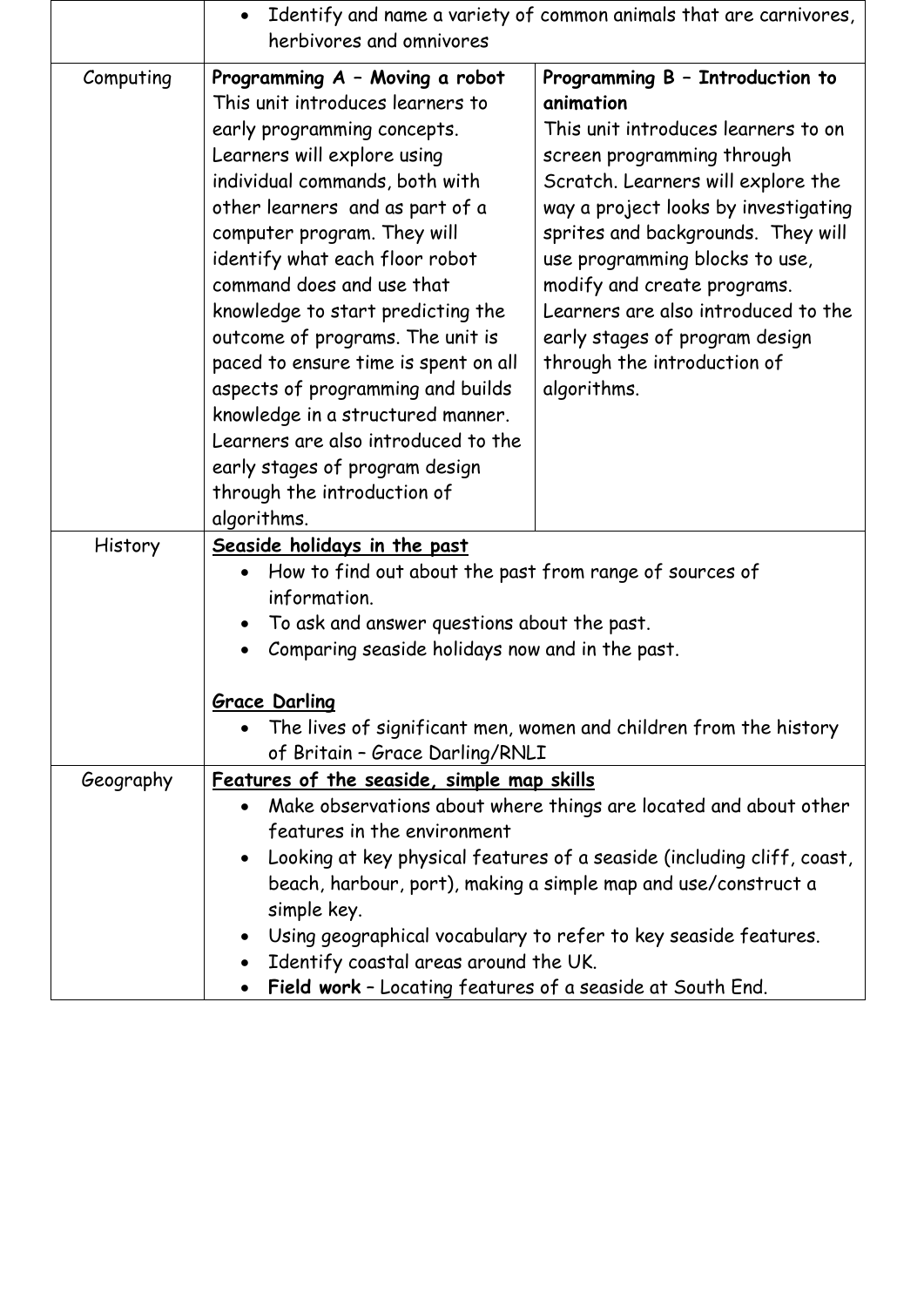| Art         | Painting                                                  | <b>Collage</b>                                                   |
|-------------|-----------------------------------------------------------|------------------------------------------------------------------|
|             | To look at a painting of the                              | Experiment with creating art                                     |
|             | Grace Darling rescue.                                     | from a variety of media                                          |
|             | Use different types of paint                              | (cotton wool, buttons, beads,                                    |
|             | (watercolour) to make true                                | fabrics, sequins).                                               |
|             | life representations.                                     | Sort and group materials for                                     |
|             | Identify primary and<br>$\bullet$                         | different purposes e.g.                                          |
|             | secondary colours by name                                 | colour, texture, symmetry                                        |
|             | and know how to make                                      | and shape.                                                       |
|             | secondary independently.                                  | Describe different textures.                                     |
|             | Match colours to artefacts<br>$\bullet$                   | Begin to fold, crumple and<br>$\bullet$                          |
|             | and objects.                                              | tear paper.                                                      |
|             | Experiment with different<br>$\bullet$                    | Work on different scales.                                        |
|             | sizes and types of brushes to                             | Begin to create textured                                         |
|             | create different effects and                              | paint by adding sand.                                            |
|             | techniques.                                               |                                                                  |
| D&T         | <u>To design, make and evaluate sock puppets</u>          |                                                                  |
|             | $\bullet$                                                 | To select from and use a wide range of materials and components  |
|             | such as textiles, according to their characteristics.     |                                                                  |
|             | To evaluate existing puppets.                             |                                                                  |
|             |                                                           | To use a range of equipment and tools to perform practical tasks |
|             | such as cutting shaping, joining and finishing.           |                                                                  |
| PE          | Outdoor Games<br><b>Dance</b>                             |                                                                  |
|             | Create, perform and share                                 | Cricket and kick rounders                                        |
|             | short dances based on the                                 | Revisit skills learnt to get                                     |
|             | story 'Fidgety Fish' by Ruth                              | ready for sports day.                                            |
|             | Galloway.                                                 | • To practise running, throwing                                  |
|             | Create dances with a clear                                | and jumping skills.                                              |
|             | start and finish, and a range                             | To play field games.                                             |
|             | of shapes and actions in the                              |                                                                  |
|             | middle.                                                   |                                                                  |
|             |                                                           |                                                                  |
|             | Outdoor games                                             |                                                                  |
|             | • Golf - Sports partnership -                             |                                                                  |
|             | Professional Coach                                        |                                                                  |
|             | To practise striking and                                  |                                                                  |
|             | fielding.                                                 |                                                                  |
|             | To practise bat and ball                                  |                                                                  |
|             | skills.                                                   |                                                                  |
| <b>RE</b>   | <b>Worship and Reflection</b>                             |                                                                  |
|             |                                                           |                                                                  |
|             | Special books.                                            |                                                                  |
|             | The Bible.                                                |                                                                  |
|             | The Qur'an                                                |                                                                  |
|             | What stories are important to different religious groups? |                                                                  |
| <b>PSHE</b> | Physical Health and Mental Wellbeing                      |                                                                  |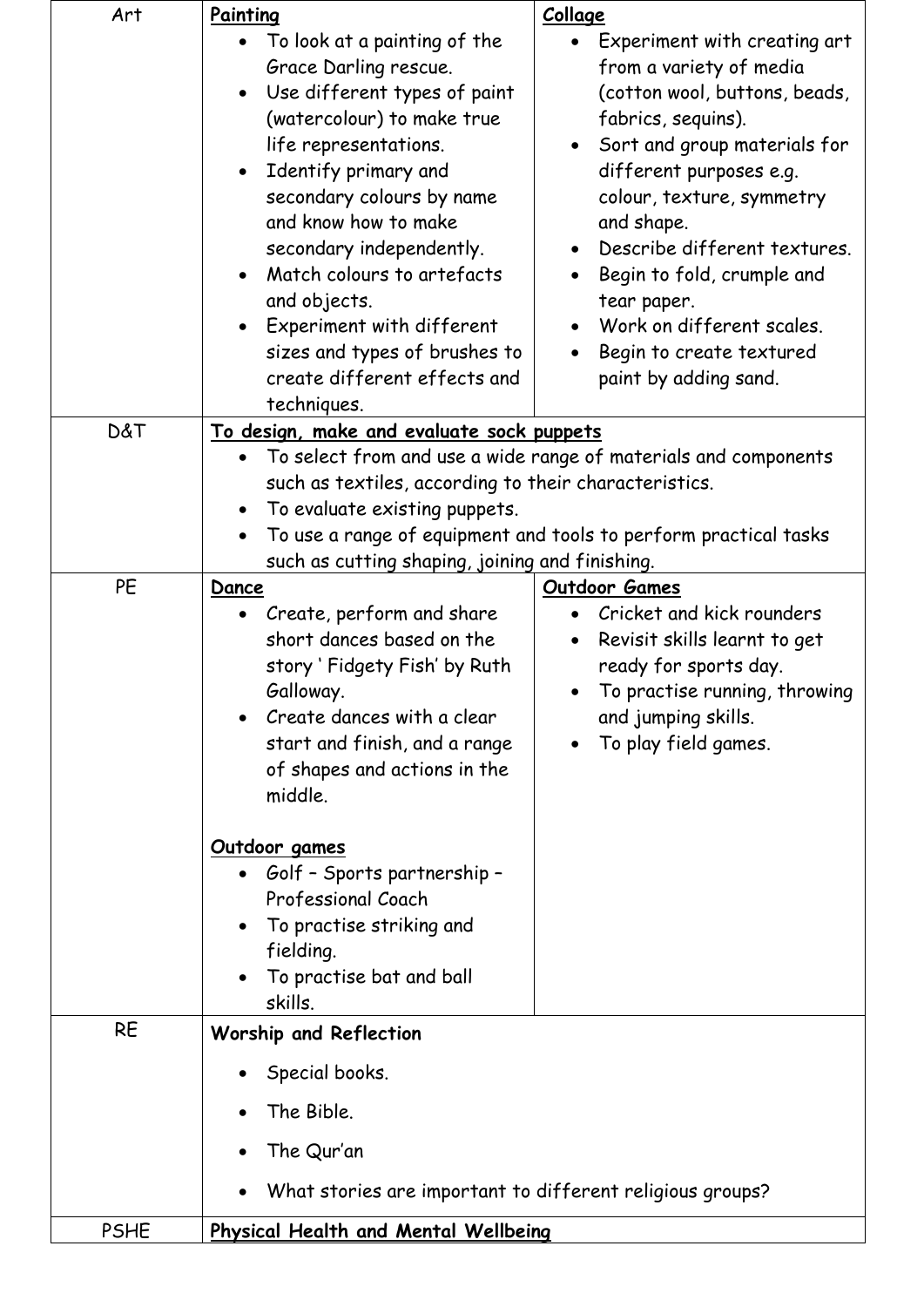| Keeping healthy; food and exercise, hygiene routines; sun safety                                                          |
|---------------------------------------------------------------------------------------------------------------------------|
| <b>Growing and Changing</b><br>Recognising what makes them unique and special; feelings; managing when<br>things go wrong |
| <b>Keeping Safe</b><br>How rules and age restrictions help us; keeping safe online; seaside safety                        |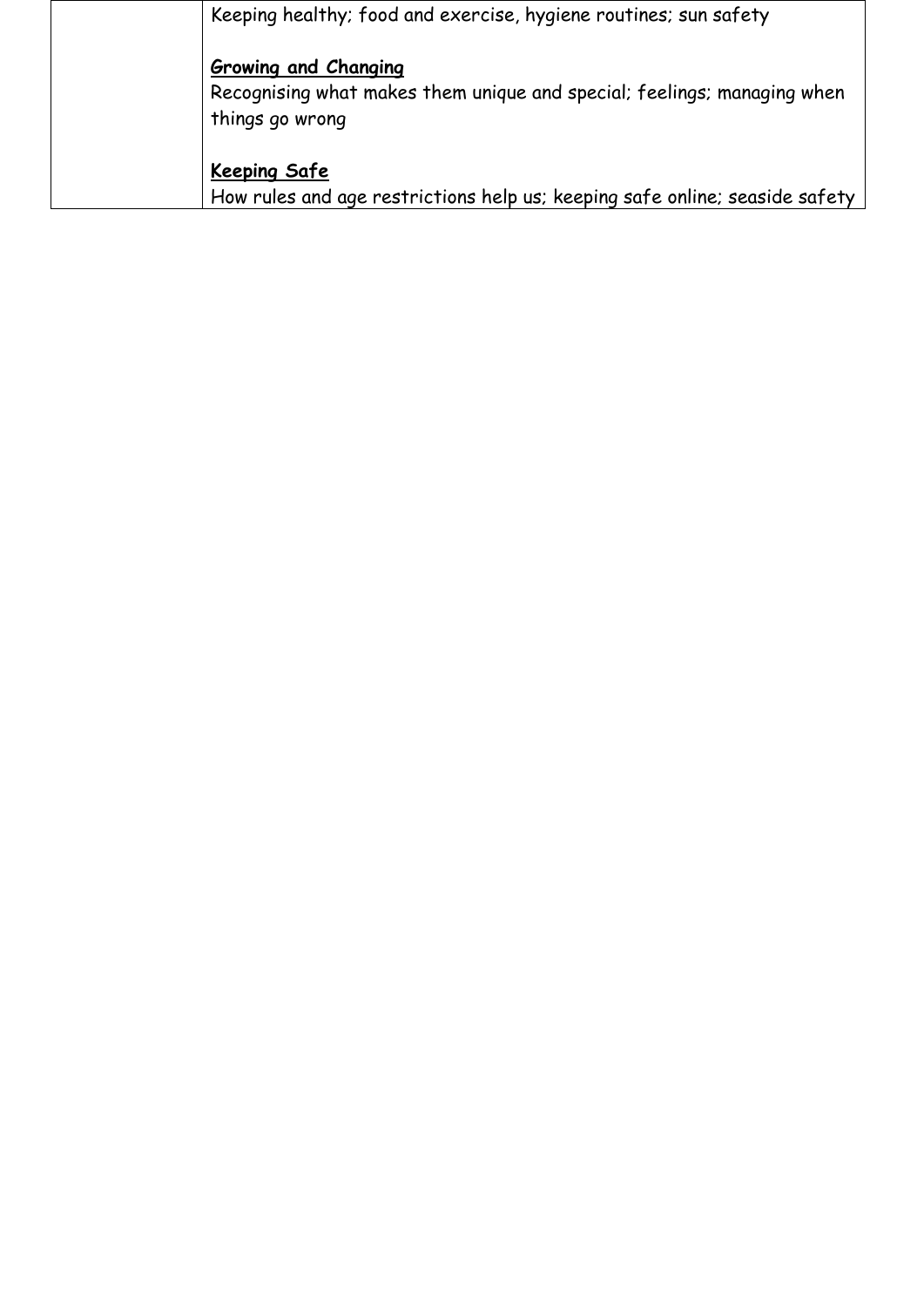| <b>Music</b> | <b>Storytime - Exploring Sounds</b> | Water - Pitch                       |
|--------------|-------------------------------------|-------------------------------------|
|              | Our Bodies - Beat                   | Travel - Performance                |
| Trips        | Trip to the beach.                  |                                     |
| Role Play    | Lighthouse related to Grace         | Lighthouse related to Grace Darling |
|              | Darling, Beach Café, RNLI           | Beach Café, Mr Grinling's Cottage   |
|              | (courtyard)                         | RNLI (courtyard)                    |
|              |                                     | Ice cream parlour                   |
|              | Ice cream parlour                   |                                     |
| Events       |                                     | Seaside event at end of topic       |
|              |                                     |                                     |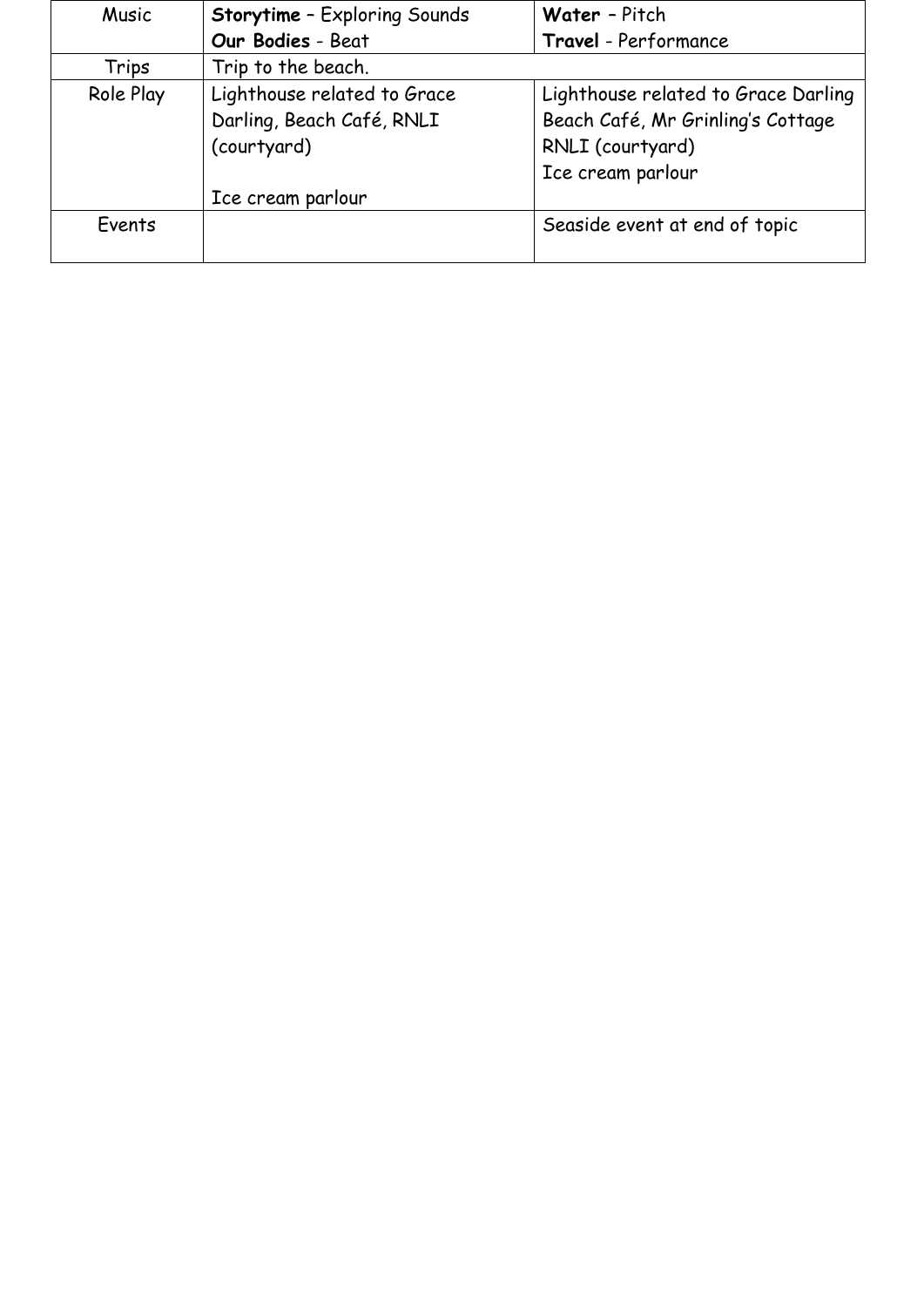#### Spelling, Punctuation and Grammar (SPAG)

Where this will be incorporated as part of a literacy unit it is indicated in the termly plans above.

In addition, this year we will cover in specific grammar lessons the following:

- Regular plural noun suffixes s or -es (for example dog/dogs; wish/wishes), including the effects of these suffixes on the meaning of the noun.
- How the prefix un- changes the meaning of verbs and adjectives (e.g. unkind, undoing, untie).
- Suffixes that can be added to verbs where no change is needed in the spelling of root words (e.g. helping, helped, helper)
- How words can combine to make sentences.
- Joining words and joining sentences using '**and'**.
- Sequencing sentences to form short narratives.
- Separation of words with spaces.
- Introduction to capital letters, full stops, question marks and exclamation marks to demarcate sentences.
- Capital letters for names and for the personal pronoun I.
- Terminology the children will learn: letter, capital letter, word, singular, plural, sentence, punctuation, full stop, question mark, exclamation mark.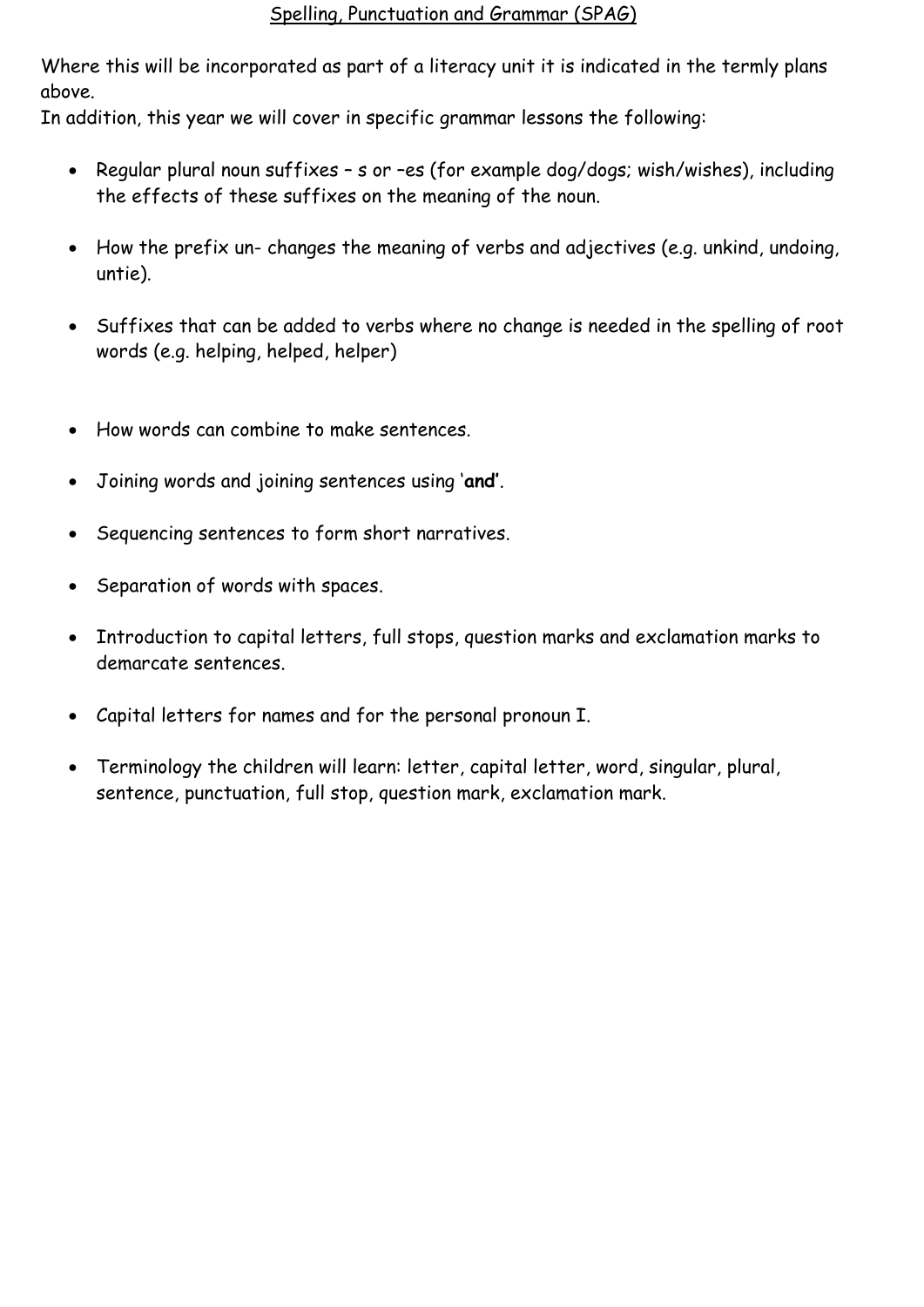#### **Working mathematically**

By the end of year 1, children begin to solve simple problems involving addition and subtraction in familiar contexts such as going shopping, using a range of hands-on equipment, symbols, images and pictures. They begin to use what they know to tackle problems that are more complex and provide simple reasons for their opinions.

#### **Number**

**Counting and understanding numbers**

Children will identify and represent numbers using objects, pictures and models, such as the number line, and use 'equal to, more than, less than (fewer), most and least.' Children will accurately count numbers to, and across, 100 forwards and backwards from any given number with increasing understanding. They count, read, write and order numbers in numerals up to 100 and from 1 to 20 in words. When given a number, they can identify one more and one less. They can count in multiples of twos, fives and tens.

#### **Calculating**

Children will understand known addition and subtraction facts within 20, including zero. They will demonstrate an understanding of multiplication and division through grouping and sharing using hands-on resources, pictorial representations and arrays (2, 5 and 10). They understand doubling and halving small quantities**.**

#### **Fractions**

Through play and hands-on resources, children will find and name half and one quarter of objects, shapes and quantities.

#### **Measurement**

Children will begin to measure using non-standard units (finger widths, blocks etc.) moving to standard units of measure (e.g. cm) using tools such as a ruler, weighing scales and containers. They will begin to record and compare measurements such as lengths and heights, mass and weight, capacity and volume using language such as long / short; heavy / light; full / half-full / empty. They will tell the time to the hour, half past the hour and be able to sequence events in chronological order using precise language (for example, before and after, next, first, today etc.). Children will recognise and know the value of different denominations of coins and notes.